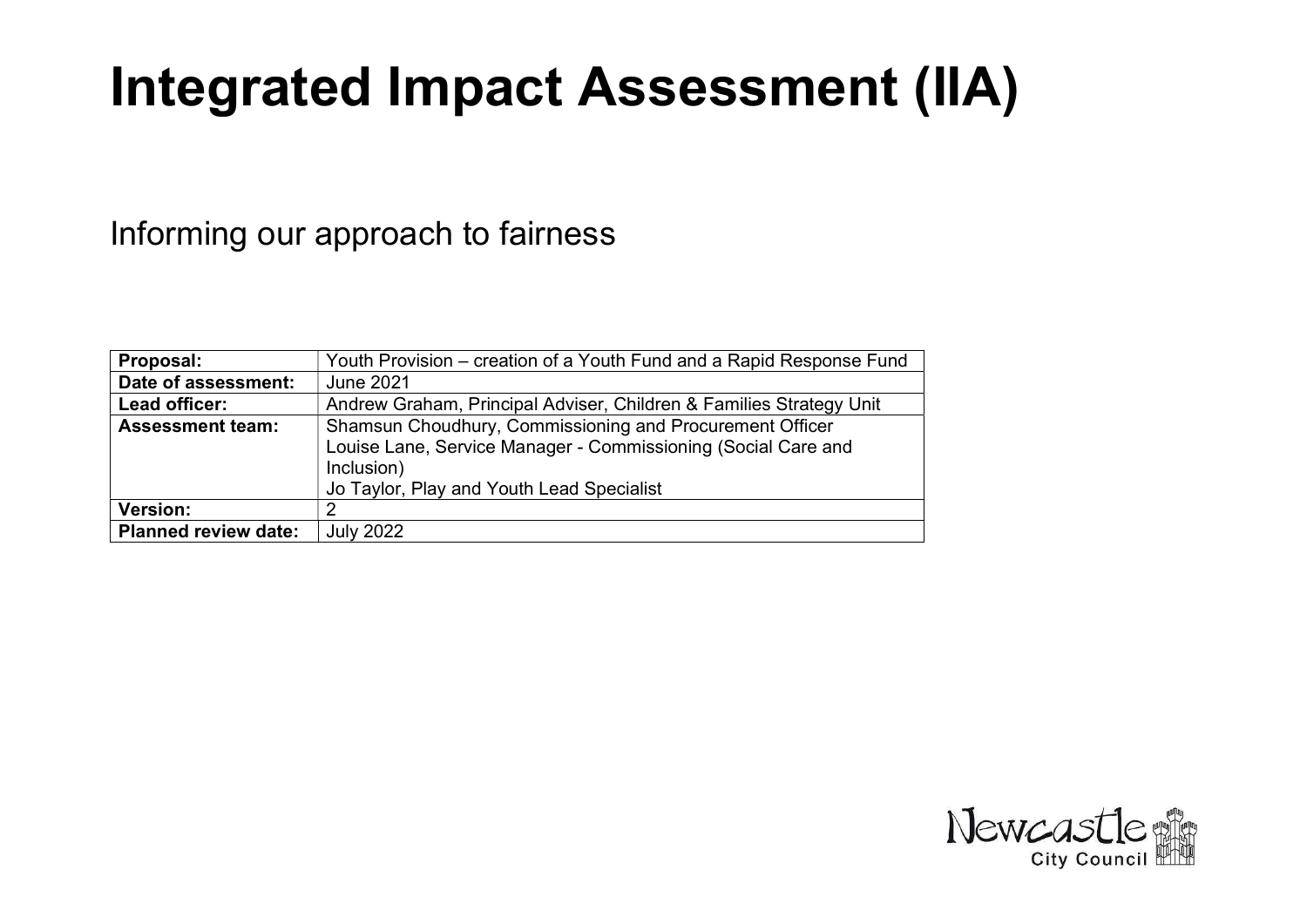#### Section A: Current service

#### 1. What does the service / function / policy do?

The council's current Youth Provision is delivered by Barnardo's, with sub-contractors NE Youth and Streetwise. The aim is to provide activities to promote personal and social development, improve health outcomes, reduce risk-taking behaviour, and reduce youth anti-social behaviour (ASB). It focuses on young people between the ages of 13 and 19 and young people with special educational needs and disabilities (SEND) up to the age of 25.

The current contract delivers services in 3 areas of the city: East, West and Central. There is an equitable distribution of funding across the 3 areas. Delivery is comprised of:

- Detached provision
- Centre based activities (although this provision has had to adapt in line with government and NYA guidance relating to COVID-19)
- 1:1 provision
- Digital offer in response to COVID-19.

Delivery takes place Monday-Friday after school and during the school holidays, with some activities delivered during the weekend.

#### 2. Who do we deliver this service for?

This service is delivered for young people between the age of 13 and19 and young people with SEND up to the age of 25. Data highlights that there are approximately 19,982 young people aged 13-19 living in Newcastle.

Council commissioned youth services have been focused on working with and supporting disadvantaged young people, including but not limited to young people, living in poverty, working with Children's Social Care (CSC), at risk of homelessness, involved in or at risk of involvement in offending/ anti-social behaviour, at higher risk of teenage pregnancy and obesity/ emotional resilience. We know that COVID-19 has exacerbated many of these vulnerabilities. Research highlights that 'adolescence is a critical time in life for emotional and physical development, affecting behaviour, mental health and life chances. The impact of the pandemic on some children and young people will be far-reaching, and it will be essential that the right services are there to support them' (Inside Out - Young People's Health and Wellbeing: A response to COVID-19 NYA and Brook August 2020). This proposal forms an important part of the city's commitment to support young people in response to COVID-19.

In year 1 (February 2019 – January 2020) across the types of provision offered, the consortium worked with the following young people:

• Centre based activities – 426 young people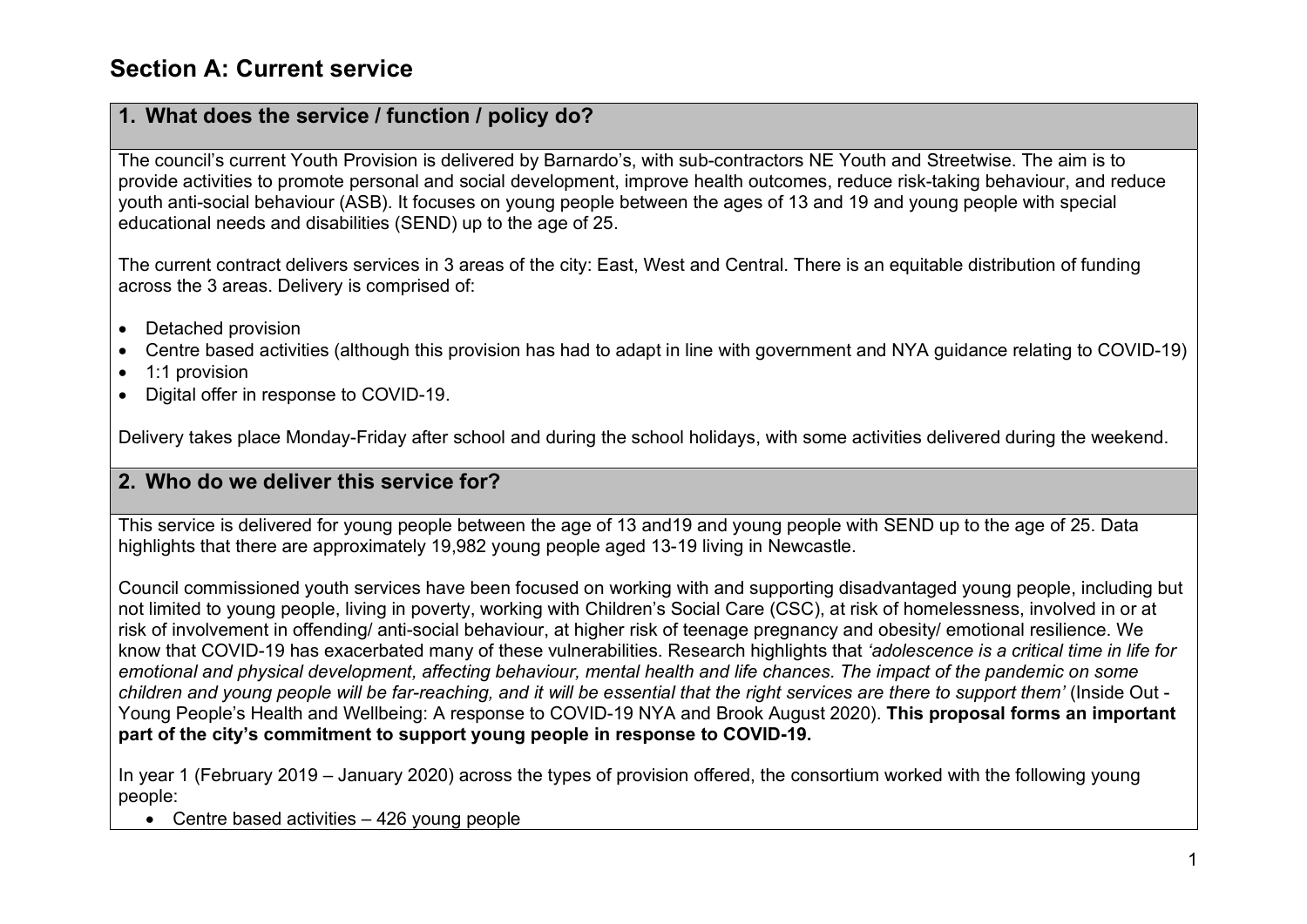- Detached– 4,534 contacts
- $\bullet$  1:1 provision 143 young people.

#### 3. Why do we deliver this service?

The council is committed to supporting a diverse and high-quality youth sector. We have a track record of investment - through this contract, the Newcastle Fund and other external funding opportunities over the last 10 years, despite the impact of austerity. The need for relationship-based youth work as the city emerges from COVID-19 has never been more important.

Young people tell us it makes a difference to their lives. Young people who participated in the online survey told us that they want 'more youth groups, that build general life skills that the youth in Newcastle may not have had the chance to gain' and they 'just want more places for young kids to go and feel part of something, whether it's a fitness club or a sport, or just a place they can go to make friends and get off the streets'. As such, it is one way that as a city we work with young people earlier to support them to make positive choices, build resilience and help them to develop the life skills they need to live, learn and achieve.

Despite austerity there remains a duty on upper tier councils to secure 'services and activities for young people aged 13-19, or those up to 24 with learning difficulties, with the purpose of improving young people's wellbeing', and to secure sufficient services in their respective area (Statutory Guidance for Local Authorities on Providing Youth Services related to Section 507B of The Education Act (1996), as amended by the Education and Inspections Act (2006)). This investment is one way that the council meets this duty.

## Section B: Proposal for future service

#### 4. How do we propose to change the service / function / policy?

We have reviewed and considered the feedback received as part of the consultation process; a summary of which can be found in Section C of this document.

We have used the feedback to inform the proposal and we intend to introduce this model (Youth Fund and a Rapid Response Fund) as the future delivery model for youth services.

#### **Overview**

The council is proposing an ambitious new model of delivery. One that builds on engagement, aligns with locality working, builds relationships and promotes collaboration and critically, supports young people to have a direct say in the city post COVID-19.

The proposed model is in two parts: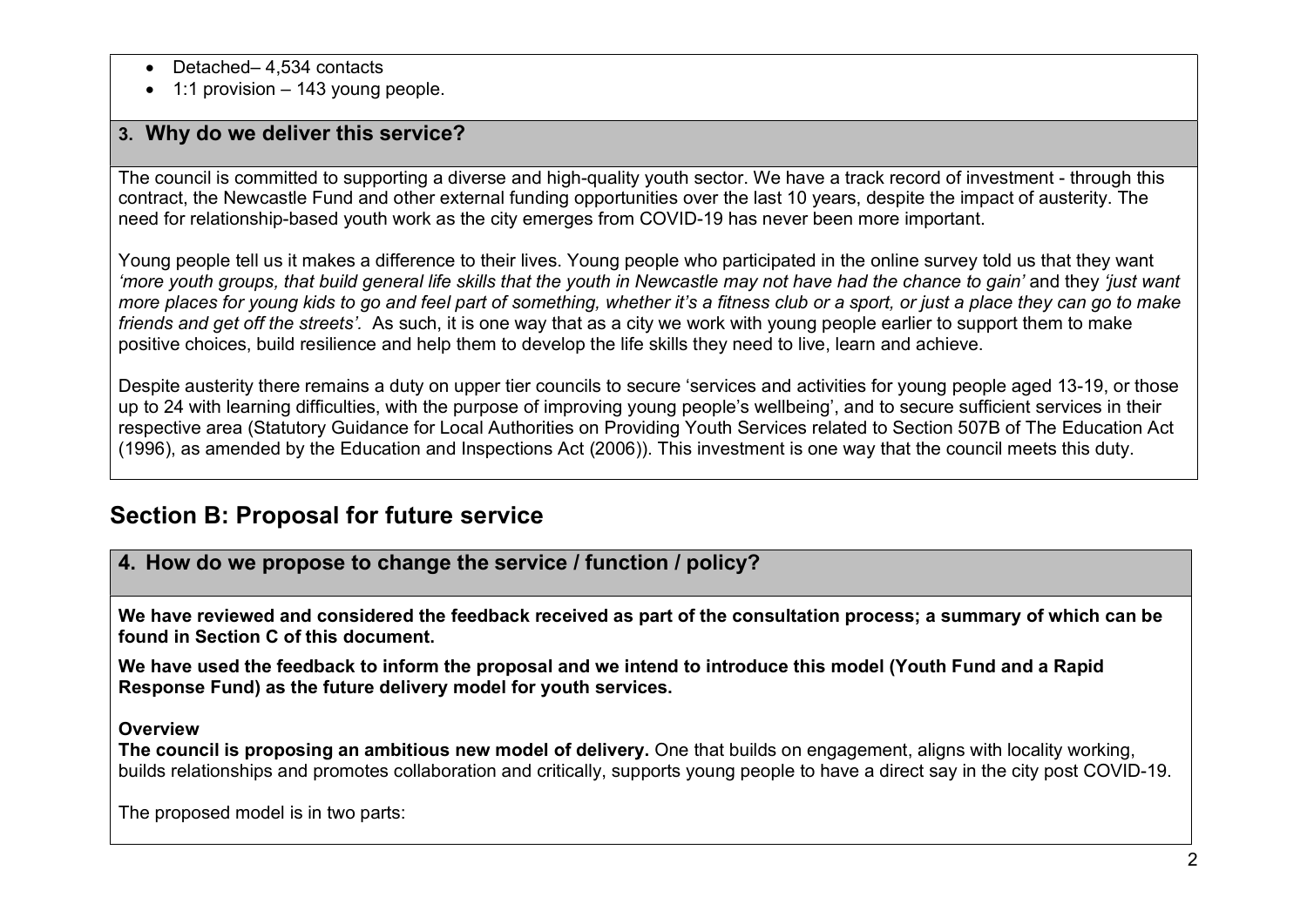- A new Youth Fund to invest in young person led activity in each of the four localities across the city
- A new Rapid Response Fund to invest in short-term interventions in response to escalation of youth related issues e.g. significant increase in youth ASB in an identified hotspot.

Recognising the impact of COVID-19 on young people the council proposes to increase its investment in youth activity. In total council investment will increase from £290,000 pa to £405,000 pa across this fund. Given the ambitious nature of the proposal and the commitment to youth voice, the National Lottery Community Fund have agreed to match fund the council's investment for the first two years with £150,000 per year. In total we will invest £555,000 pa across the Rapid Response Fund and the Youth Fund – a 90% increase.

#### The drivers for change

The drivers for change include:

- A step change in closer working with health partners: including a commitment to locality working through Collaborative Newcastle
- A belief in, and commitment to, relational practice: with young people and with partners across the city and in localities
- Learning from COVID-19: e.g. the innovation of the youth sector in rising to the challenge of delivering during a pandemic with new ways of working e.g. digital, outdoor based delivery, and other bespoke interventions
- What providers told us through engagement: e.g. the benefits of promoting relationships and collaboration, the benefits of provision in localities, the importance of a mixed model (including detached youth work) and the clear benefits of moving to a youth led funding model
- What young people told us through engagement: e.g. the impact on their social isolation, concerns around their future, friendships, impact on physical and emotional health etc.
- A commitment to supporting young people post COVID-19: and ensuring they have a direct say in the future of the city
- Impact of COVID-19 on young people: e.g. exacerbated vulnerabilities mental health, training and employment and health and wellbeing
- Local and national research on youth services: including changes to funding regimes/ risks to smaller organisations.

#### Engagement underpinning this proposal

The proposal has been informed by extensive engagement with 46 youth sector organisations and 35 young people between November 2020 and January 2021. The engagement opportunity with young people was promoted widely which included all groups of young people. We asked the sector about the activities or interventions we need to see more of, the importance of Youth Voice, both the advantages and disadvantages of a direct commissioning model, a youth fund, a detached youth work model, and the value of collaborative working.

There was overwhelming support for including the voice of young people in the design, assessment and evaluation of the model. Responses included 'creates a feeling of being valued and respected', 'creates a sense of ownership', 'enables co-production (with ongoing involvement from young people)' and 'can attract young people not known to services'.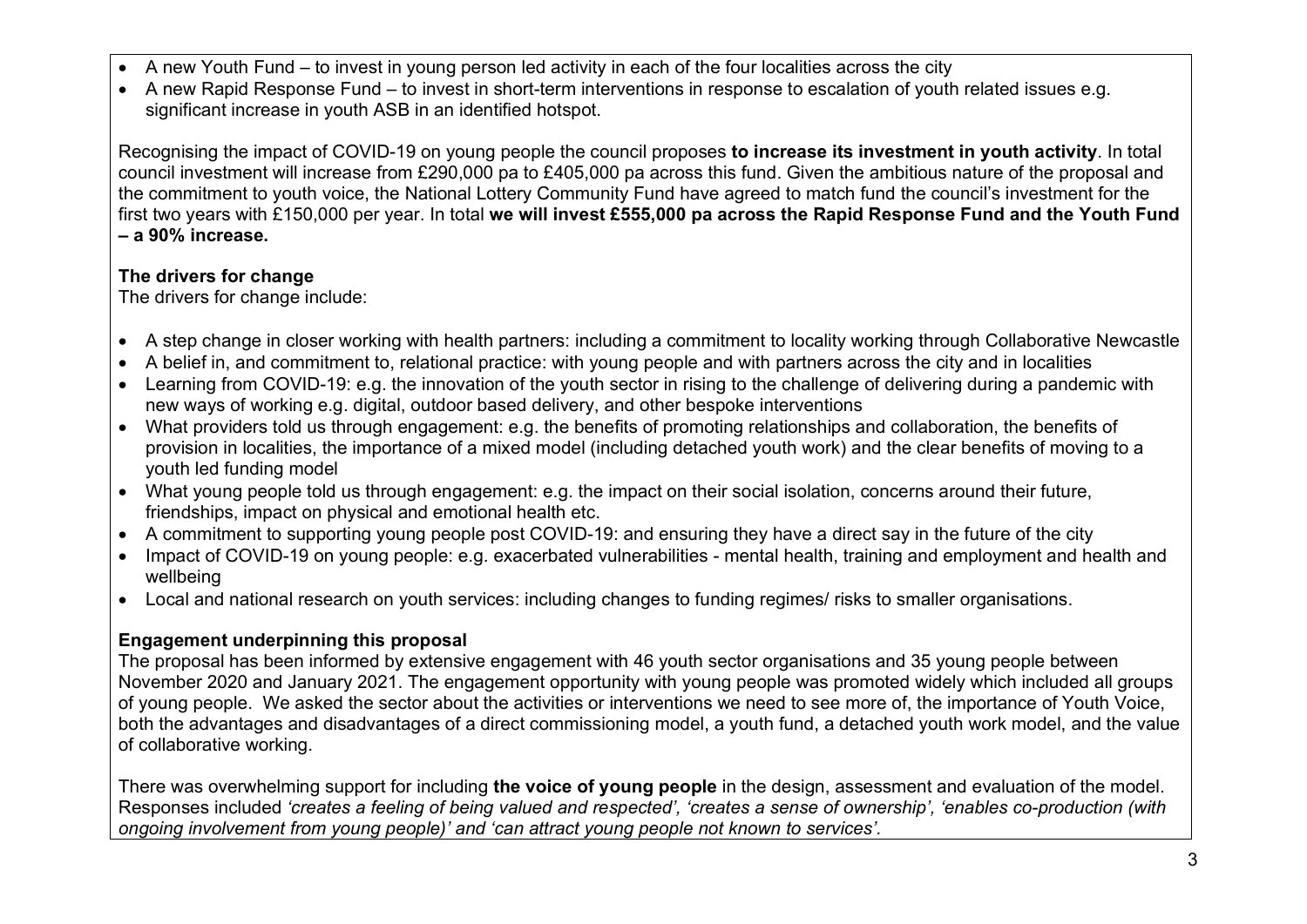There was strong support from the sector for a move from a direct commissioning model to a **flexible small fund**. The majority of those engaged agreed that they would use such a fund. Detached provision was also highlighted as a key intervention that the sector wanted to be included in the new model, as there is recognition that this is a COVID resilient model and can be delivered to young people in the tightest of restrictions.

The engagement also highlighted the need to have a flexible approach to responding to emerging themes within localities, particularly when there are presenting needs requiring an urgent youth work response. This could provide the capacity to deploy effective timely interventions to de-escalate these situations and link to the opportunities funded through the young person led fund.

#### The benefits of the proposed model

- Focuses on relationships with young people and between organisations in localities
- Creates a model that gives young people a direct say in the future of the city and the opportunities available in their locality post COVID-19
- Creates two new future focused funds with scope to grow e.g. the commitment of external funders to the proposed Youth Fund
- Enables a diverse range of grassroots youth organisations across Newcastle, creating additional opportunities in the heart of areas with the greatest need or in areas where there is little or no youth provision
- Builds on local knowledge and makes practical change in localities
- Strengthens relationships and partnership working at a local level to meet the diverse needs of young people
- Provides a flexible and responsive interventions in identified hot spots
- Delivers a virtual doubling (c.90%) of investment into youth provision in Newcastle.

#### How the funds will operate

#### The Youth Fund

The fund will have an annual value of £455k pa, including the commitment from external funders. Funding will be split equally across four localities. Each locality will have an annual fund of £113,750 split equally between detached youth work and bespoke youth interventions. For each locality £500 will be reserved for youth voice activities. The fund will work with young people between the ages of 13 and 19 (and up to 25 for young people with SEND). In addition to detached youth work, other interventions could include, mentoring, outdoor provision, youth hubs, digital delivery, youth voice activity, social action, and any other creative ideas for projects that young people have developed.

There will be a single application window each year ensuring sufficient time for applicants to be notified and to begin delivery from **January 2<sup>nd</sup>** the following year. Youth organisations will be eligible to apply for funds of between £10,001 – £25,000, for projects in the localities with a duration of up to 12 months. We will review how the fund operates in the first year, and the shape of subsequent rounds of the fund will be based on learning.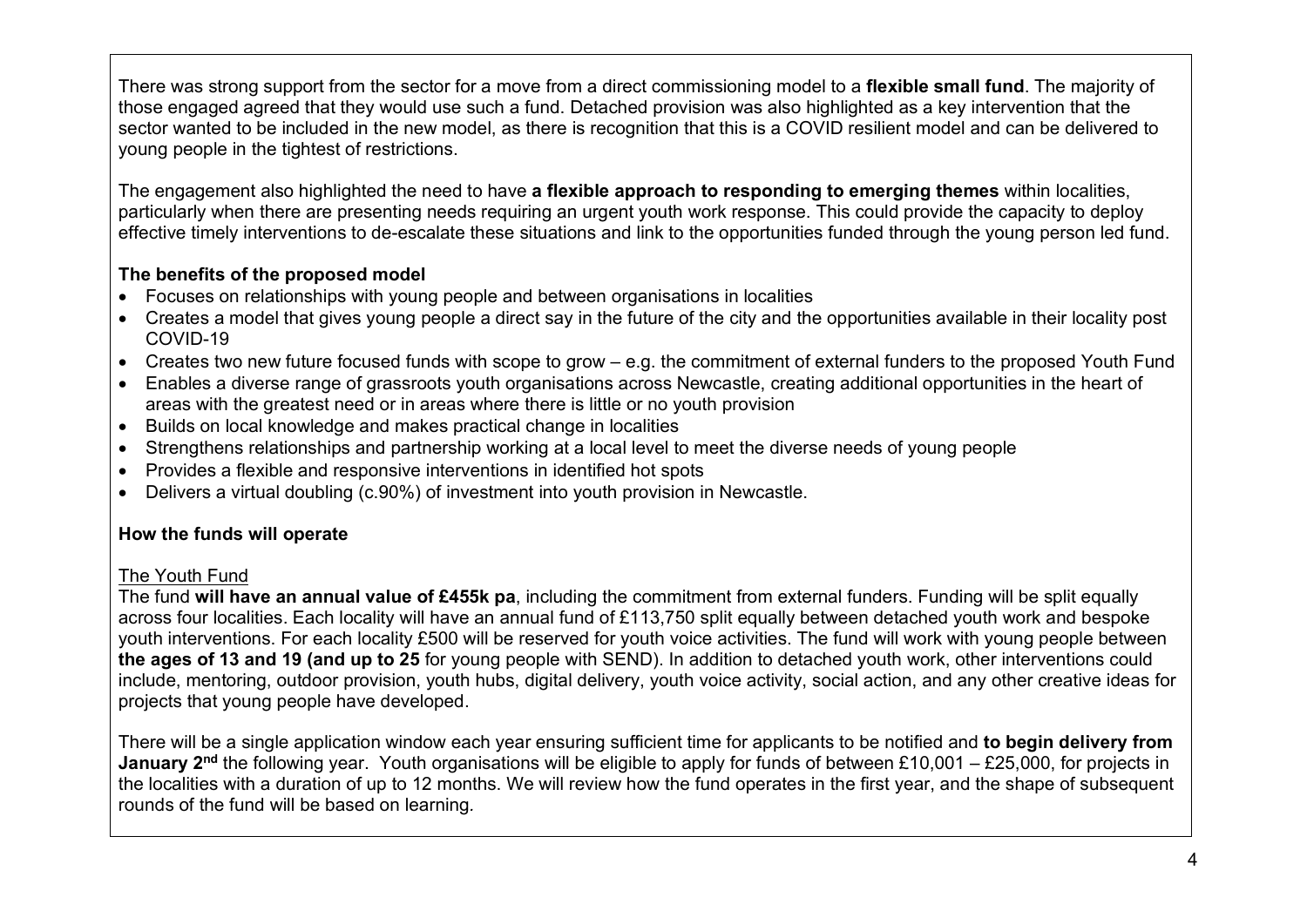Decision making will be robust and rooted in what young people want to see in their localities. Young people will be involved in the application process with the support of their host youth organisations. Council officers will undertake pre-evaluation checks to ensure that applications meet the eligibility criteria and that due diligence is undertaken re health and safety, safeguarding, valid insurance certificates etc. The applications will then be assessed by Young People's Locality Panels in August each year. Panels will be facilitated by independent moderators and observed by council officers and funders. Young people can be involved in both the application process and the decision-making panels, and they will assess funding applications from a different locality to avoid any influence or bias over an application. Final agreement will be made by young people, council officers and other funders.

We will support the confidence and capacity of young people to participate by providing access to a wide range of training, development and accreditation opportunities provided by external CVS organisations, including to support their understanding of the issues as well as supporting their own personal development, skills and knowledge.

Applications must contribute to at least two of the following **priorities:** 

- Support young people's emotional health and physical wellbeing
- Support individual and community resilience
- Increase aspirations, promote education, training and employment
- Reduce risk taking behaviours (exploitation, County lines, anti-social behaviour, violence, drugs and alcohol and sexual health)
- Support for BAME/LGBTQ+ young people
- Reduce social isolation and create opportunities for young people to build friendships etc
- Support young people with SEND.

#### The proposed eligibility criteria

The fund criteria will promote youth voice and help shape the city's post COVID-19 recovery. The criteria have been informed by engagement activity with both the youth sector, young people and prospective funders.

- The target beneficiaries must be young people from Newcastle
- Must be for young people aged 13-19 (up to 25 for young people with special educational needs or disabilities)
- Organisations must be based in Newcastle
- Organisational status constituted community organisations, registered charities or social enterprises\*
- Funding can be used to cover a project or organisation's revenue costs (such as staff salaries, office overheads, expenses or equipment hire) to enable your project to happen. Must demonstrate that young people are involved in the design and delivery of the project, and that their ideas have been reflected in the application
- Must increase opportunities for young people's participation
- Must have in place safeguarding policies and procedures
- Must have in place health and safety policies and procedures
- Must not duplicate provision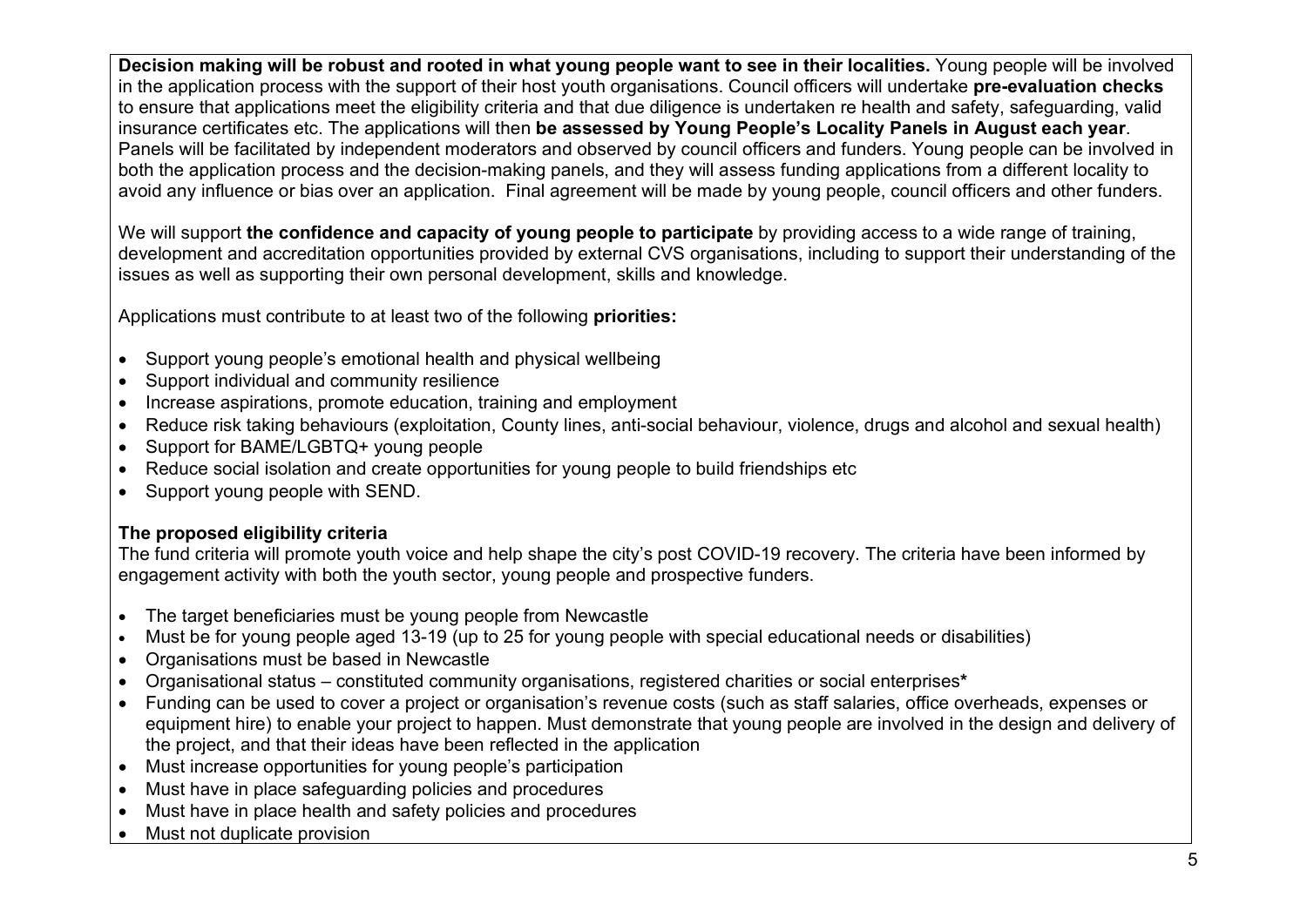- The fund cannot currently be used exclusively for activities that only operate during school holidays (due to the NCC Holiday Activities Fund (HAF))
- Organisations can submit applications for more than one locality.
- Organisation can submit more than one application per locality; however, one application must be for detached intervention and the other must be for another type of invention i.e. not detached.

\*Those organisations currently working with young people who do not meet the organisational status requirements can receive support from Connected Voice around eligibility.

#### The Rapid Response Fund

The fund will have an annual value of £100,000, which will provide a citywide rapid response to emerging issues. This flexible fund will complement and link with provision funded through the Youth Fund.

The Rapid Response Fund will follow a separate process to the Youth Fund. It will be in the form or a framework which will be operational from 2 January 2022. Where an intervention is required, organisations on the framework will be able to submit bids to deliver necessary activity. This would operate through mini competitions.

#### Post consultation update

#### Youth Fund

Following consultation, we would like to clarify some key features of the Youth Fund:

- Full guidance documents will be available with the application to explain the funding process, including the involvement of young people in the decision-making process, and monitoring and outcomes requirements
- The involvement of young people will include young people who are already engaged with existing organisations and representative groups, as well as those young people who are harder to reach and not currently accessing services
- The fund is open to citywide and local organisations working with young people in Newcastle and partnership applications would be welcome
- There are no criteria restrictions/requirements with regard to national qualifications of staff and volunteers delivering the projects, however their suitability, knowledge, skills and experience will be taken into consideration as part of the assessment process
- NCC's full current financial commitment to youth provision is being allocated to the Youth Fund along with the additional funds secured from the National Lottery Community Fund to maximise the funding pot and for the direct benefit of young people.

#### Rapid Response Fund

Following consultation, we would like to clarify some key features of the Rapid Response Fund: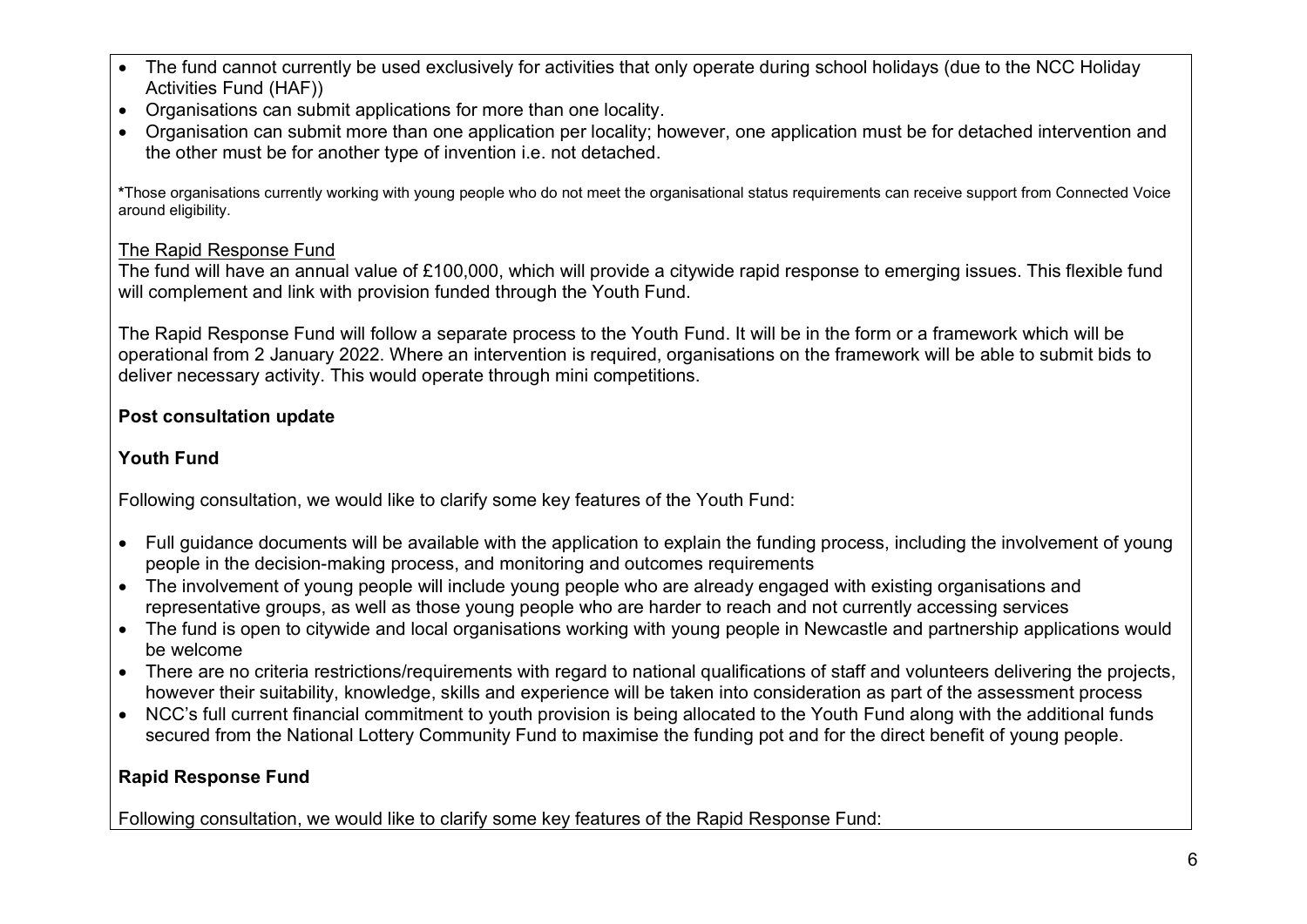- The Rapid Response Fund will work in partnership with Safe Newcastle Partnership and multi-agency partners. The Fund will provide short-term interventions which will be managed through the Safe Newcastle problem solving process and will include post intervention actions such as evaluating the effects of the intervention to identify next step e.g. identification of additional resources and capacity building.
- We recognise the importance of meaningful relationships and we will build links between Rapid Response provision and wider provision, including funded by the Youth Fund. In doing so we will create pathways for young people between provision
- The engagement and consultation phases have informed the Fund, and there is clear evidence from statutory partners including Safe Newcastle that there is a need for this type of provision which is not currently being met.
- $\bullet$  It will serve the whole city
- The Fund will be able to respond effectively to emerging hotspots by bringing additionality to the existing youth services.

#### Next Steps

The next steps are as follows:

#### The Youth Fund

- The Youth Fund will be open from Tuesday 22 June and remain open until 12 noon Tuesday 20 July 2021
- Successful organisations will be notified in September 2021
- $\bullet$  Delivery of projects will begin from  $2<sup>nd</sup>$  January 2022.

#### Rapid Response Fund

A procurement exercise will commence during summer 2021 to establish a framework for the Rapid Response Fund to commence on 2 January 2021. The Council will ensure that equality, social inclusion and community objectives are considered throughout the procurement process. Through the procurement process, organisations will be assessed by the quality of their tenders against the requirements set out by the Council.

Award notification – autumn 2021.

| $\,$ 5. What evidence have we used to inform this proposal? |                                                                                   |  |  |
|-------------------------------------------------------------|-----------------------------------------------------------------------------------|--|--|
| <b>Information source</b>                                   | What this has told us                                                             |  |  |
| Ten Year Vision for Youth Work                              | The vision recommends that all young people have access to quality youth services |  |  |
| $2020 - 2030 - NYA$                                         | • Youth work to be recognised as a distinct form of education                     |  |  |
|                                                             | • The need for mobilisation and professional development of youth work.           |  |  |
| <b>Guidance for Local Authorities on</b>                    | There is a duty on local authorities to secure sufficient services in their area  |  |  |
| <b>Providing Youth Services - NYA</b>                       |                                                                                   |  |  |

#### 5. What evidence have we used to inform this proposal?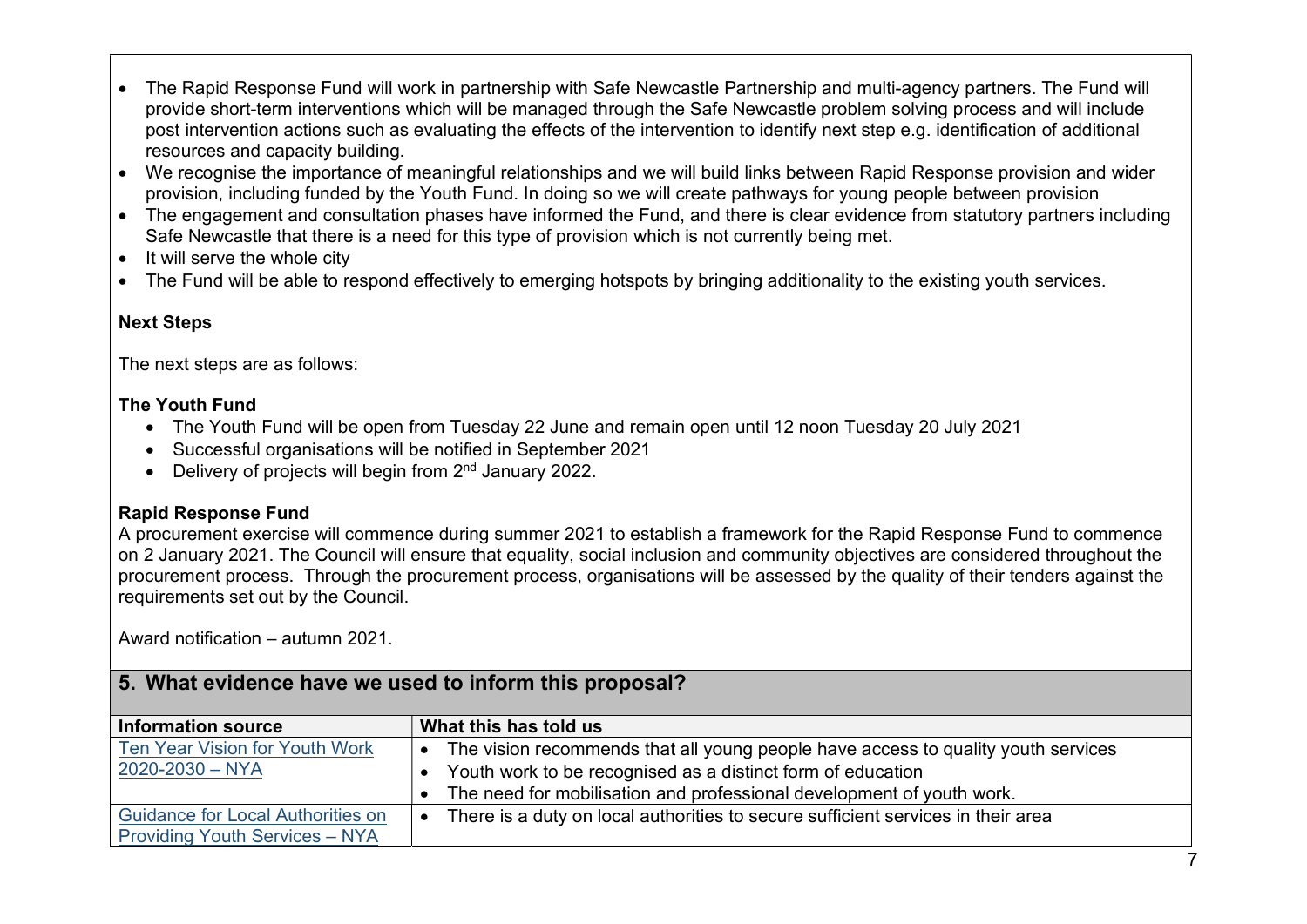|                                                                                                             | Universal, open access youth services to ensure a base-level of quality provision for all<br>$\bullet$<br>young people                                                                                                                                                                                                                                                                                                                |
|-------------------------------------------------------------------------------------------------------------|---------------------------------------------------------------------------------------------------------------------------------------------------------------------------------------------------------------------------------------------------------------------------------------------------------------------------------------------------------------------------------------------------------------------------------------|
|                                                                                                             | Youth services must include the active involvement of young people in decision making.<br>$\bullet$                                                                                                                                                                                                                                                                                                                                   |
| APPG on Youth Affairs - Youth<br><b>Work Inquiry Final Report</b>                                           | The need to provide positive a commitment from across government and society to invest in<br>$\bullet$<br>young people and their inclusion in decision making and democratic engagement<br>The need to develop the skills, resilience and flexibility in young people needed for an ever<br>changing society and labour market                                                                                                        |
|                                                                                                             | Youth work is a form of education that provides peer-group activities and trusted<br>$\bullet$<br>relationships supported by trained professionals and skilled volunteers to improve young<br>people's wellbeing and personal and social development.                                                                                                                                                                                 |
| Northumbria Violence Reduction<br>Unit - Impact of Lockdown- Young<br>People's Survey                       | Young people reported that mental health services, employment support, health and<br>$\bullet$<br>wellbeing services were three of the most required support services post lockdown<br>45% of Young people identified youth support services as a service they require for support<br>$\bullet$<br>post lockdown.                                                                                                                     |
| National Youth Agency (NYA) -<br><b>Hidden in Plain Sight</b>                                               | Youth services are a vital lifeline to vulnerable young people<br>$\bullet$<br>Youth services must be classified as an essential service, and its bridging role to other<br>$\bullet$<br>services must be recognised<br>Police and Crime Commissioners and Local Authorities should take the lead in embedding<br>$\bullet$<br>a youth work response for early help and prevention within a public health approach in local<br>areas. |
| National Youth Agency (NYA) -<br>Out of Sight - COVID-19                                                    | Youth work is an essential part of any public health approach to prevention and early<br>$\bullet$<br>intervention, including the issues of violence, exploitation and trauma.                                                                                                                                                                                                                                                        |
| Kooth - How has COVID-19<br>Affected the Mental Health of CYP<br>in the United Kingdom?                     | Data has revealed that COVID-19 has had a significant impact on the mental health of<br>$\bullet$<br>young people in the UK<br>Increase in help needed around issues such as bereavement, family relationships, eating<br>$\bullet$<br>issues, suicidal thoughts, sadness, school/college worries and loneliness.                                                                                                                     |
| Inside Out - Young People's Health<br>and Wellbeing: A response to<br>Covid 19 NYA and Brook August<br>2020 | The crisis has compounded inequalities that already existed and has hit vulnerable and<br>$\bullet$<br>marginalised groups the hardest.                                                                                                                                                                                                                                                                                               |
|                                                                                                             | 6. What will be the financial impact of this proposal(s) in 2020-21?                                                                                                                                                                                                                                                                                                                                                                  |

This proposal will significantly increase total investment in youth services in Newcastle. Council investment will rise from £290,000 pa to £405,000 pa. In addition, an external funders will contribute a further £150,000 pa\*\* based on the strength of the proposed models.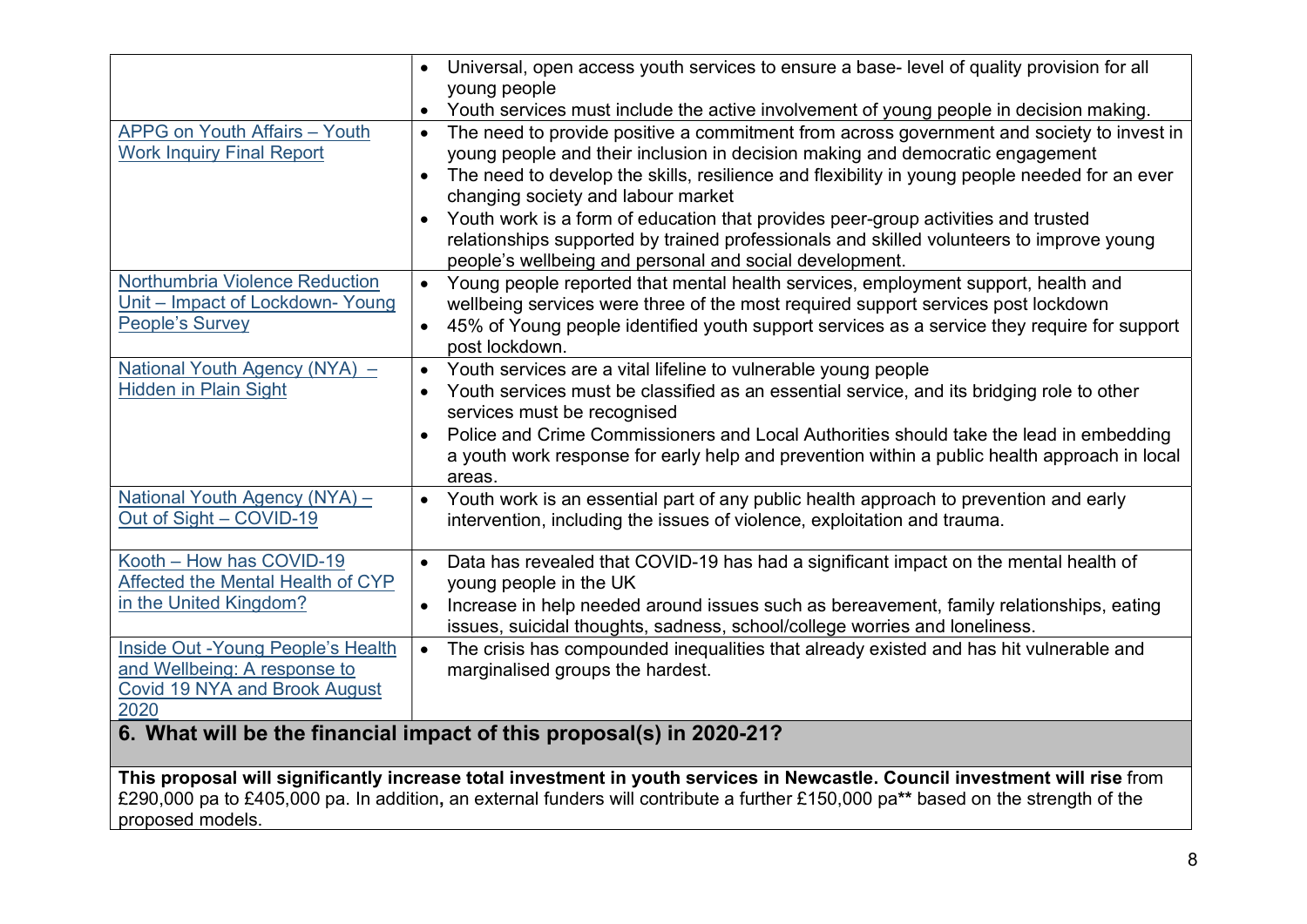The proposed funds have been designed to grow in subsequent years.

NCC is organising a Youth Funding Fair in partnership with Connected Voice to promote the Youth Fund as well as highlighting other local and national funding initiatives available to support the youth sector in Newcastle. It will help organisations to make more targeted applications to match their funding needs. The Newcastle Fund will also be promoted widely to the sector as another funding offer from NCC.

### Section C: Consultation

| 7. Who have we engaged and consulted with about this proposal? |                     |                   |                                                                                                                                                                   |
|----------------------------------------------------------------|---------------------|-------------------|-------------------------------------------------------------------------------------------------------------------------------------------------------------------|
| <b>Date</b>                                                    | <b>Who</b>          | How               | <b>Main issues raised</b>                                                                                                                                         |
| 21 May $- 14$                                                  | <b>Stakeholders</b> | Online survey via | <b>Youth Fund</b>                                                                                                                                                 |
| <b>June 2021</b>                                               | (32 responses)      | Let's Talk        |                                                                                                                                                                   |
|                                                                |                     |                   | Feedback included:                                                                                                                                                |
|                                                                |                     |                   | Do you agree that a young people led grant fund will promote<br>$\bullet$<br>youth voice and help shape the city's investment in youth<br>services post COVID-19? |
|                                                                |                     |                   | 38% strongly agreed<br>50% agreed                                                                                                                                 |
|                                                                |                     |                   | Do you agree youth provision should be directed to locality<br>$\bullet$<br>focused interventions delivered by grassroots organisations?                          |
|                                                                |                     |                   | 62% strongly agreed<br>16% agreed                                                                                                                                 |
|                                                                |                     |                   | We want to create an inclusive fund, to what extent would your<br>$\bullet$<br>organisation participate in a young person led grant fund?                         |
|                                                                |                     |                   | 53% strongly agreed<br>22% agreed.                                                                                                                                |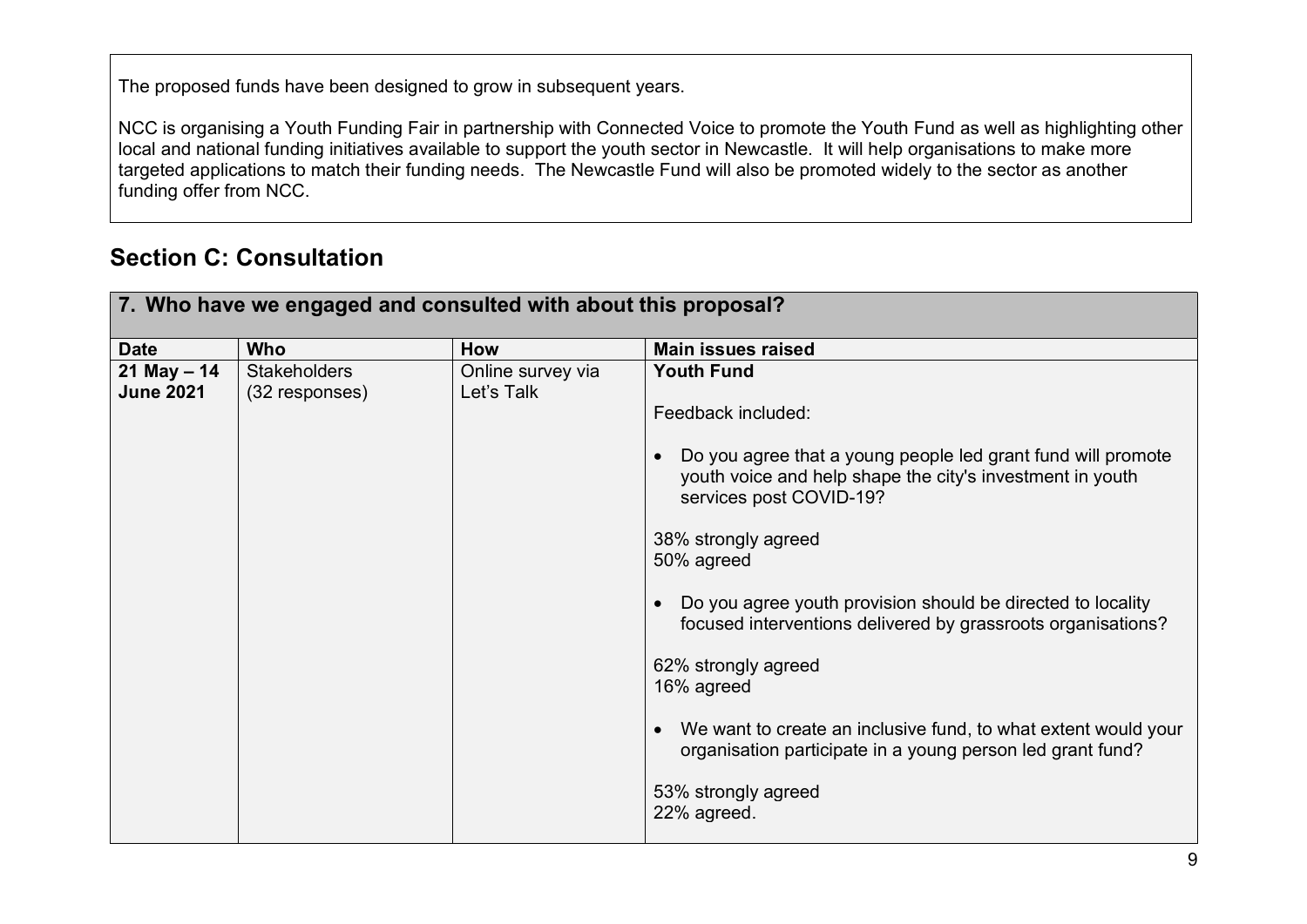| Feedback included:                                                                                                                                                                                                                                                                                                                                                                                                                                                                                                                                                                                                                                                                                                                                                            |
|-------------------------------------------------------------------------------------------------------------------------------------------------------------------------------------------------------------------------------------------------------------------------------------------------------------------------------------------------------------------------------------------------------------------------------------------------------------------------------------------------------------------------------------------------------------------------------------------------------------------------------------------------------------------------------------------------------------------------------------------------------------------------------|
| "Good approach to ensure that resources are targeted at the<br>areas of most need. It is important that young people feel<br>meaningfully engaged in the process and a dedicated fund<br>provides more opportunities for young people to develop their<br>own projects, learn new skills and take control of interventions<br>and initiatives that directly benefit them."<br>"I think it allows projects to be responsive to emerging needs in<br>their area and provides an opportunity to work together"<br>"Grassroots organisations have forged strong relationships with<br>young people and their families over many years within the<br>communities where they operate"<br>"Very positive that additional funding is being ringfenced for<br>young people's support." |
| Issues/queries around the Youth Fund included:<br>Low value of individual awards<br>• Short term duration of fund – leading to uncertainty for projects<br>and staff working in the sector.                                                                                                                                                                                                                                                                                                                                                                                                                                                                                                                                                                                   |
| The Youth Fund was designed to be flexible and responsive to the<br>needs of young people post Covid recovery, hence the shorter<br>award period. It is our intention to review how the fund operates in<br>the first year, and the shape of subsequent rounds of the fund will<br>be based on ongoing feedback from young people and the sector.                                                                                                                                                                                                                                                                                                                                                                                                                             |
| With regards to the lower value of individual awards we will learn<br>from year 1 and the funding amounts this may change for future<br>rounds of the fund.                                                                                                                                                                                                                                                                                                                                                                                                                                                                                                                                                                                                                   |
| <b>Rapid Response</b>                                                                                                                                                                                                                                                                                                                                                                                                                                                                                                                                                                                                                                                                                                                                                         |
| Feedback included:                                                                                                                                                                                                                                                                                                                                                                                                                                                                                                                                                                                                                                                                                                                                                            |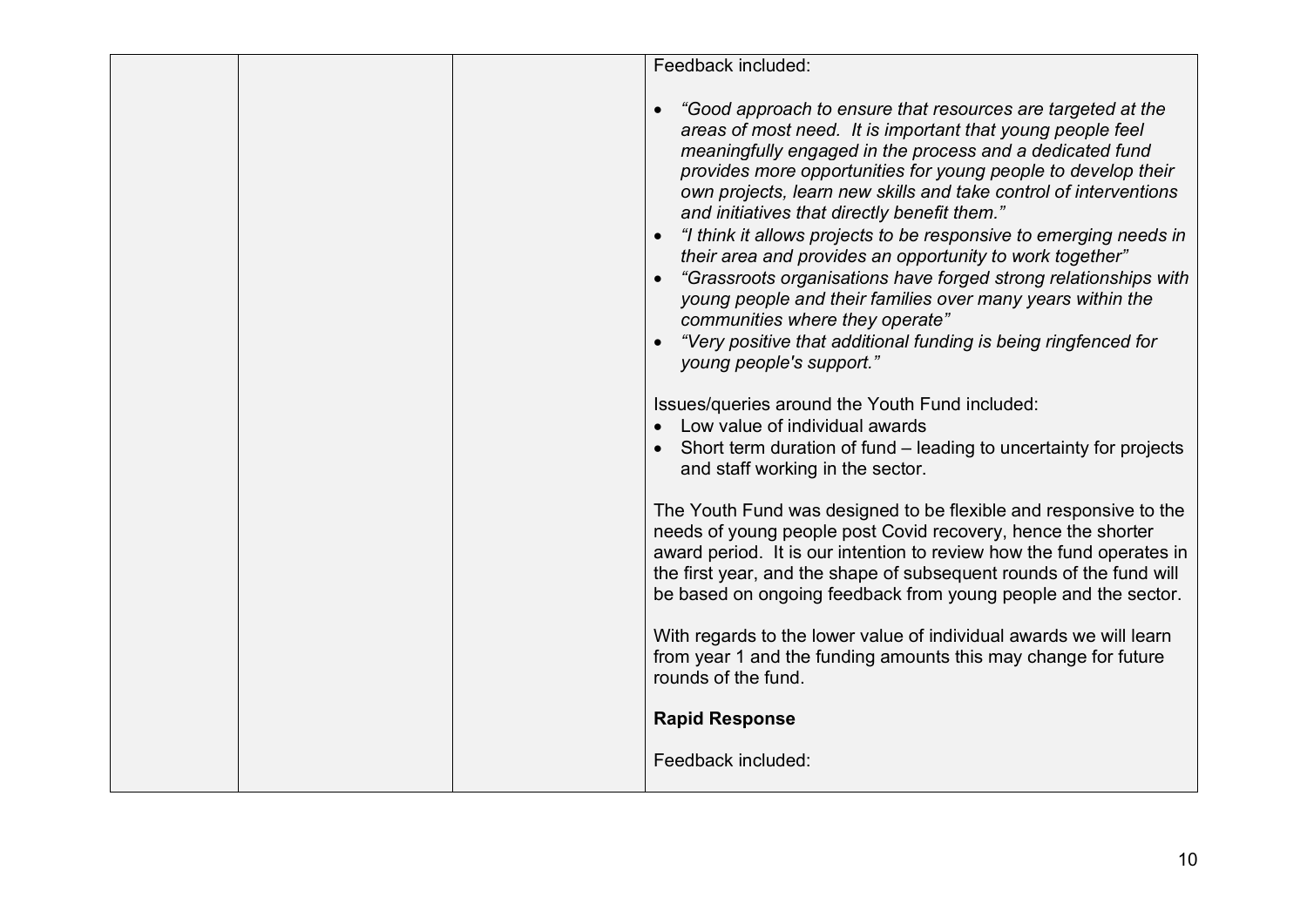|                                     |                                       |               | Do you agree that a Rapid Response Fund will provide an<br>effective response to emerging issues/hotspots where short<br>term youth interventions are required?<br>32% strongly agreed<br>28% agreed<br>16% neither agree nor disagreed.<br>Feedback on the Rapid Response Fund included:<br>The short-term nature of the fund and what happens once the<br>intervention ends<br>The limitation of impact with young people due to lack of<br>meaningful relationships due to it being a rapid response.<br>See responses in section B4 above. |
|-------------------------------------|---------------------------------------|---------------|------------------------------------------------------------------------------------------------------------------------------------------------------------------------------------------------------------------------------------------------------------------------------------------------------------------------------------------------------------------------------------------------------------------------------------------------------------------------------------------------------------------------------------------------|
| $21$ May $- 14$<br><b>June 2021</b> | <b>Young People</b><br>(34 responses) | Online survey | <b>Youth Fund</b><br>Feedback included:<br>Do you agree that a young people led fund will promote the<br>voice of young people and help shape the city's investment in<br>youth services?<br>45% strongly agreed<br>33% agreed<br>Do you agree that the Council's funding for youth provision<br>$\bullet$<br>should be directed to activities designed by young people and<br>delivered in their communities?<br>58% strongly agreed<br>39% agreed<br>Would you be interested in being involved in the Youth Fund?<br>$\bullet$<br>76% yes    |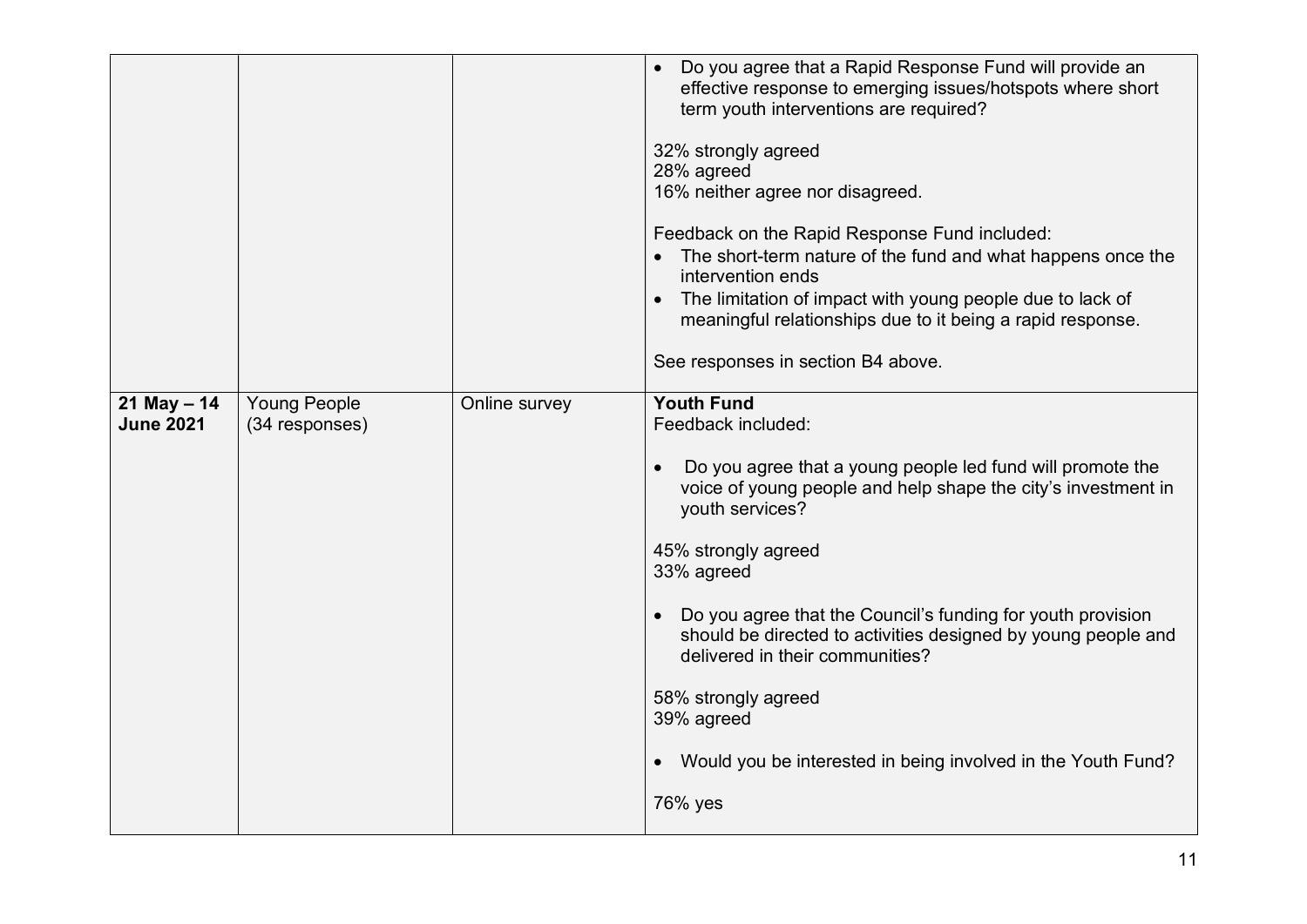|                           |                                                                                                                      |                                 | Reasons for supporting the model include:                                                                                                                                                                                                                                                                                                                                                                                                                                           |
|---------------------------|----------------------------------------------------------------------------------------------------------------------|---------------------------------|-------------------------------------------------------------------------------------------------------------------------------------------------------------------------------------------------------------------------------------------------------------------------------------------------------------------------------------------------------------------------------------------------------------------------------------------------------------------------------------|
|                           |                                                                                                                      |                                 | "I would like to be a part of this, I feel I have lots of ideas to put<br>into this project"                                                                                                                                                                                                                                                                                                                                                                                        |
|                           |                                                                                                                      |                                 | "If we were involved in the funding it would be fairer for everyone"<br>"It would be good if we can be involved in how we get funding for<br>the projects."                                                                                                                                                                                                                                                                                                                         |
|                           |                                                                                                                      |                                 | <b>Rapid Response</b>                                                                                                                                                                                                                                                                                                                                                                                                                                                               |
|                           |                                                                                                                      |                                 | Feedback included:                                                                                                                                                                                                                                                                                                                                                                                                                                                                  |
|                           |                                                                                                                      |                                 | Do you agree that the Rapid Response Fund is a good way of<br>$\bullet$<br>responding quickly when more services are needed in a<br>specific area?                                                                                                                                                                                                                                                                                                                                  |
|                           |                                                                                                                      |                                 | 42% strongly agreed<br>45% agreed.                                                                                                                                                                                                                                                                                                                                                                                                                                                  |
| 5 November<br>2020        | Youth Engagement<br>Group (27 attendees)                                                                             | <b>Virtual Teams</b><br>Meeting | This was a pre-meeting and awareness raising event about the<br>work of Children & Families Newcastle and its alignment to the<br>future shape of youth provision. The group is facilitated by the Play<br>and Youth Specialist Lead and is attended by play and youth<br>providers in Newcastle.                                                                                                                                                                                   |
|                           |                                                                                                                      |                                 | The rethinking of youth provision was welcomed, and providers<br>were keen to be involved in the engagement and consultation for a<br>new model. They also wanted their young people to have their<br>say.                                                                                                                                                                                                                                                                          |
| 23/24<br>November<br>2020 | Stakeholders including<br>CVS youth<br>organisations,<br>community<br>organisations, local<br>funders (40 attendees) | <b>Virtual Teams</b><br>Meeting | Analysis of the stakeholder engagement events and the survey<br>highlighted strong support for a young people led fund in place of<br>a direct commissioned model of delivery. The sector felt very<br>strongly that a directly commissioned model of delivery was<br>prohibitive to smaller grassroots organisations and may not allow<br>for innovation and flexibility to a changing environment. They also<br>agreed with the need for detached youth provision particularly in |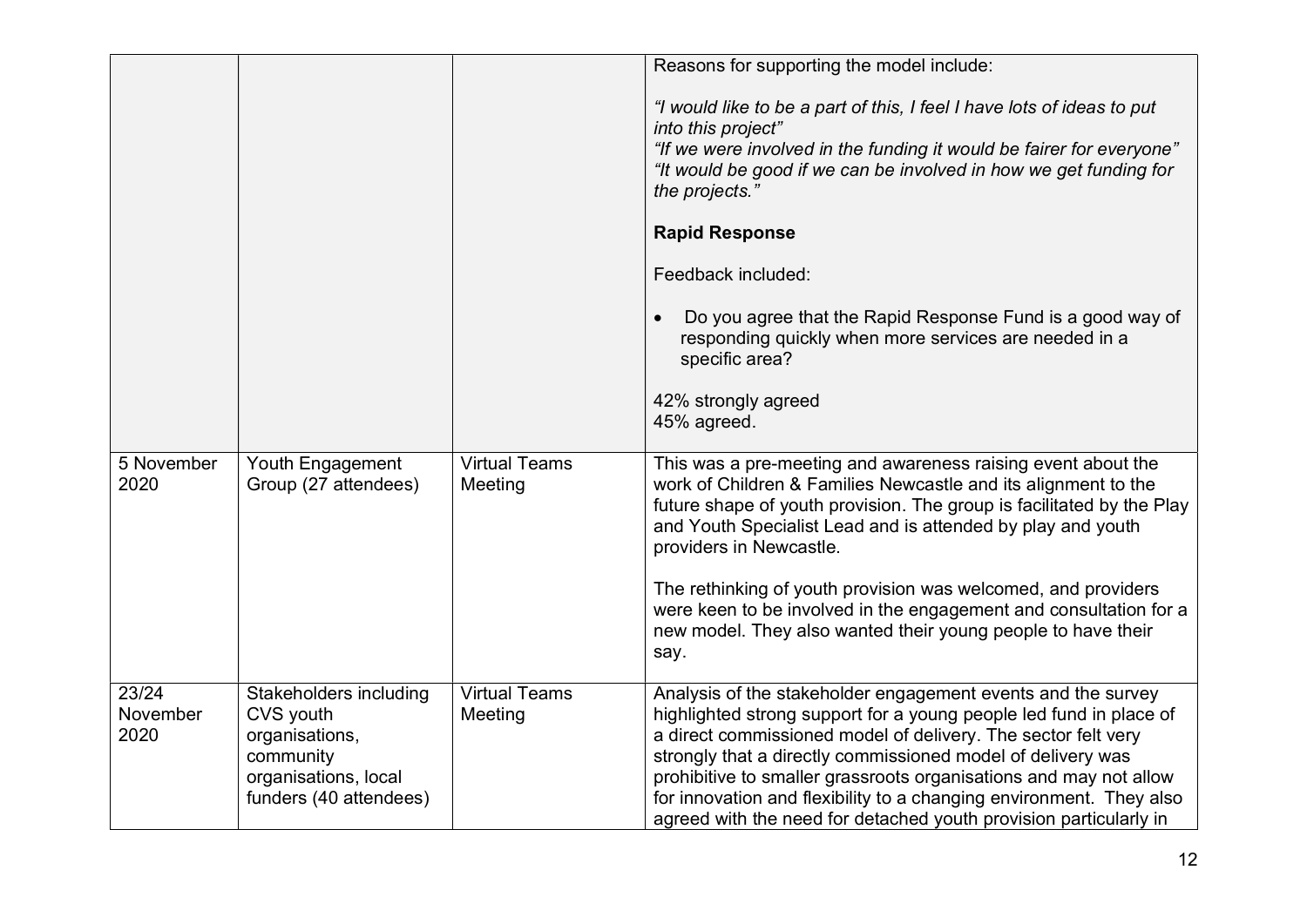| 25 November<br>$-8$<br>December<br>2020 | Stakeholders including<br>CVS youth<br>organisations,<br>community<br>organisations, local<br>funders (25 responses) | Online survey | relation to it being a COVID-19 resilient intervention. There was<br>also a recognition that there needed to be an increase in<br>collaboration in response to the pandemic.                                                                                                                                                                                                                                                                                                                                                                                                                                                                                                                                                            |
|-----------------------------------------|----------------------------------------------------------------------------------------------------------------------|---------------|-----------------------------------------------------------------------------------------------------------------------------------------------------------------------------------------------------------------------------------------------------------------------------------------------------------------------------------------------------------------------------------------------------------------------------------------------------------------------------------------------------------------------------------------------------------------------------------------------------------------------------------------------------------------------------------------------------------------------------------------|
| January 2021                            | Young People (35<br>responses)                                                                                       | Online survey | This online survey was undertaken independently by Investing in<br>Children. The engagement opportunity was promoted widely<br>which included all groups of young people.<br>What kind of services would they like to see for young people<br>in Newcastle?<br>Group physical exercise settings to be open (gym, fitness club)<br>Youth centres/youth groups/youth clubs<br>$\bullet$<br>Mental health counselling<br>$\bullet$<br>More sporting activities<br>More activities and trips<br>$\bullet$<br>Places for kids to enjoy themselves<br>Supported trusting relationships.<br>Where should youth work services take place?<br>Outside<br>Schools<br>$\bullet$<br>Parks<br>$\bullet$<br>Online<br>$\bullet$<br>Community centres. |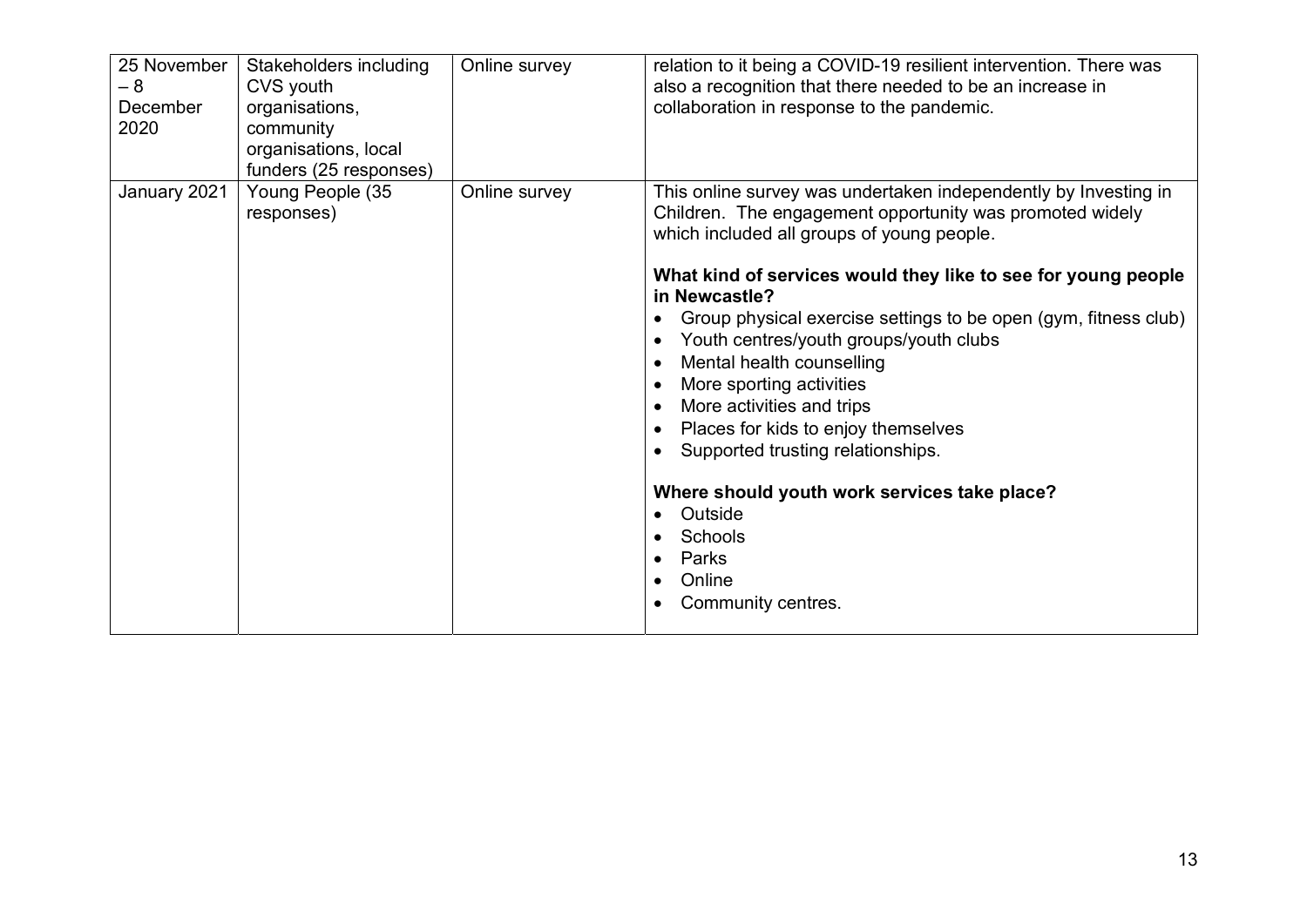# Section D: Impact assessment

| <b>Type of impact</b><br>(Actual / potential disadvantage<br>or beneficial outcome; none) | <b>Detail of impact</b>                                                                                                                                                                                                                                                                                                                                                                                                    | How will this be addressed or mitigated?                                      |
|-------------------------------------------------------------------------------------------|----------------------------------------------------------------------------------------------------------------------------------------------------------------------------------------------------------------------------------------------------------------------------------------------------------------------------------------------------------------------------------------------------------------------------|-------------------------------------------------------------------------------|
| People with protected characteristics                                                     |                                                                                                                                                                                                                                                                                                                                                                                                                            |                                                                               |
| Age                                                                                       |                                                                                                                                                                                                                                                                                                                                                                                                                            |                                                                               |
| <b>Beneficial outcome</b>                                                                 | The age range for the proposed model is<br>unchanged and remains young people age<br>13-19 years, and young people with SEND<br>up to the age of 25.<br>More young people will benefit from this<br>proposal due to the increased funding pot<br>following the securing of external funds.<br>Young people will benefit from the<br>interventions that will be funded and by<br>being involved in the process of the fund. | More young people will continue to be supported<br>with this model.           |
| <b>Disability</b>                                                                         |                                                                                                                                                                                                                                                                                                                                                                                                                            |                                                                               |
| <b>Beneficial outcome</b>                                                                 | Supporting young people with SEND up to<br>the age of 25 is unchanged and remains a<br>priority of the funds.<br>More young disabled people will benefit<br>from this proposal due to the increased<br>funding pot following the securing of<br>external funds. They will benefit from the<br>interventions that will be funded and by<br>being involved in the process of the fund.                                       | More young people with SEND will continue to be<br>supported with this model. |
| Gender reassignment / identity                                                            |                                                                                                                                                                                                                                                                                                                                                                                                                            |                                                                               |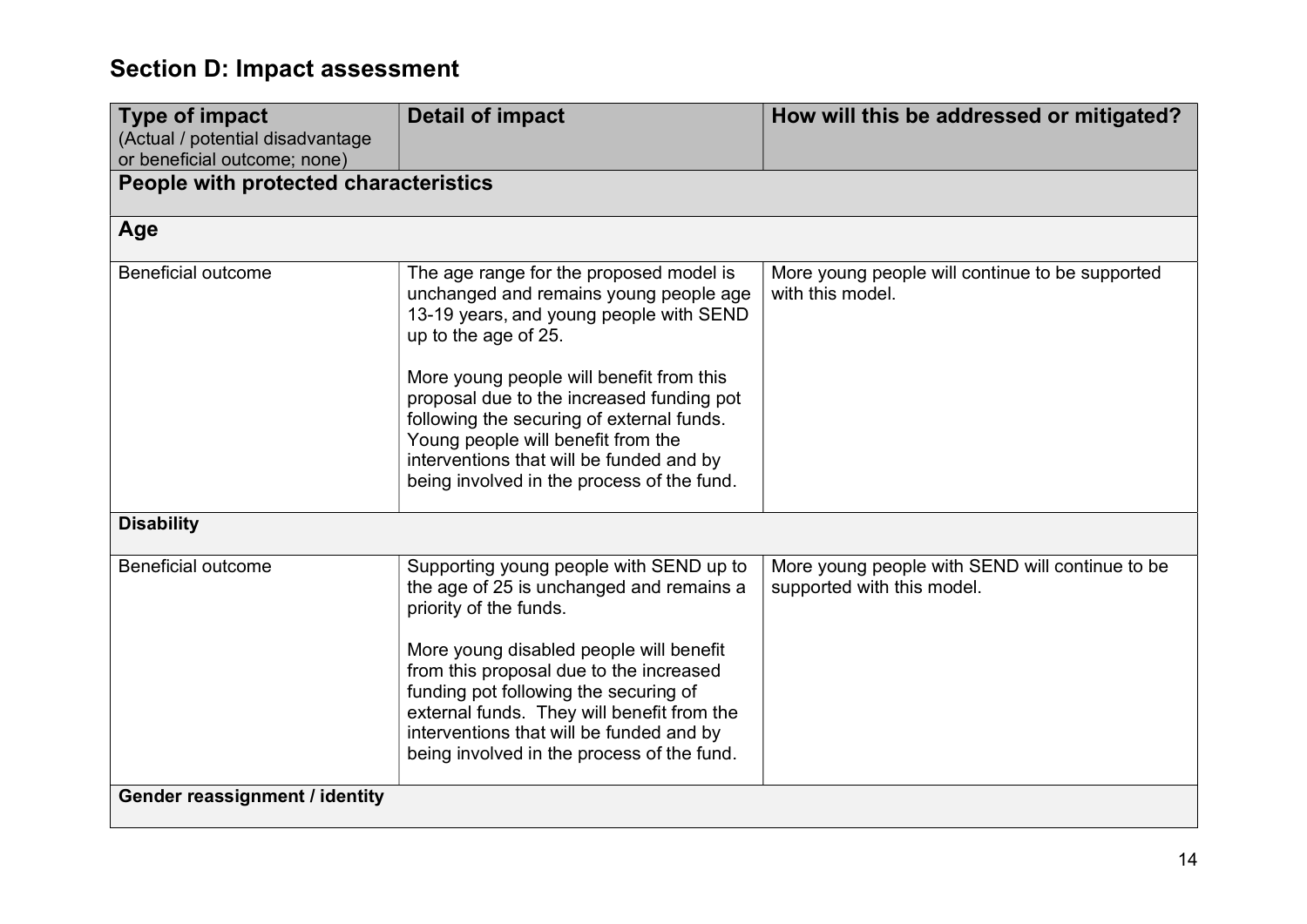| <b>Type of impact</b><br>(Actual / potential disadvantage | <b>Detail of impact</b>                                                                                                                                                                                                                                   | How will this be addressed or mitigated?                                                    |
|-----------------------------------------------------------|-----------------------------------------------------------------------------------------------------------------------------------------------------------------------------------------------------------------------------------------------------------|---------------------------------------------------------------------------------------------|
| or beneficial outcome; none)                              |                                                                                                                                                                                                                                                           |                                                                                             |
| <b>Beneficial outcome</b>                                 | All young people regardless of their sex and<br>gender will be able to access this model.                                                                                                                                                                 | Young people will continue to be supported with this<br>model regardless of their gender.   |
|                                                           | Supporting the involvement of Transgender<br>young people is a targeted priority of the<br>fund, and their involvement will be<br>proactively sought.                                                                                                     |                                                                                             |
|                                                           | Young transgender people will continue to<br>be supported through this model.                                                                                                                                                                             |                                                                                             |
| <b>Sex</b>                                                |                                                                                                                                                                                                                                                           |                                                                                             |
| <b>Beneficial outcome</b>                                 | All young people regardless of their sex<br>and gender will be able to access this<br>model, and there is potential to increase<br>opportunities for targeted provision e.g.<br>single sex provision.                                                     | Young people will continue to be supported with this<br>model regardless of their sex.      |
| Marriage and civil partnership                            |                                                                                                                                                                                                                                                           |                                                                                             |
| None                                                      |                                                                                                                                                                                                                                                           |                                                                                             |
| <b>Pregnancy and maternity</b>                            |                                                                                                                                                                                                                                                           |                                                                                             |
| None                                                      |                                                                                                                                                                                                                                                           |                                                                                             |
| <b>Race and ethnicity</b>                                 |                                                                                                                                                                                                                                                           |                                                                                             |
| <b>Beneficial outcome</b>                                 | The Fund will be promoted widely to all<br>organisations that support young people<br>and supporting BAME young people is a<br>targeted priority of the Fund. The Fund will<br>be promoted widely to all organisations<br>that support BAME young people. | Young people of all races and ethnicities will<br>continue to be supported with this model. |
| <b>Religion and belief</b>                                |                                                                                                                                                                                                                                                           |                                                                                             |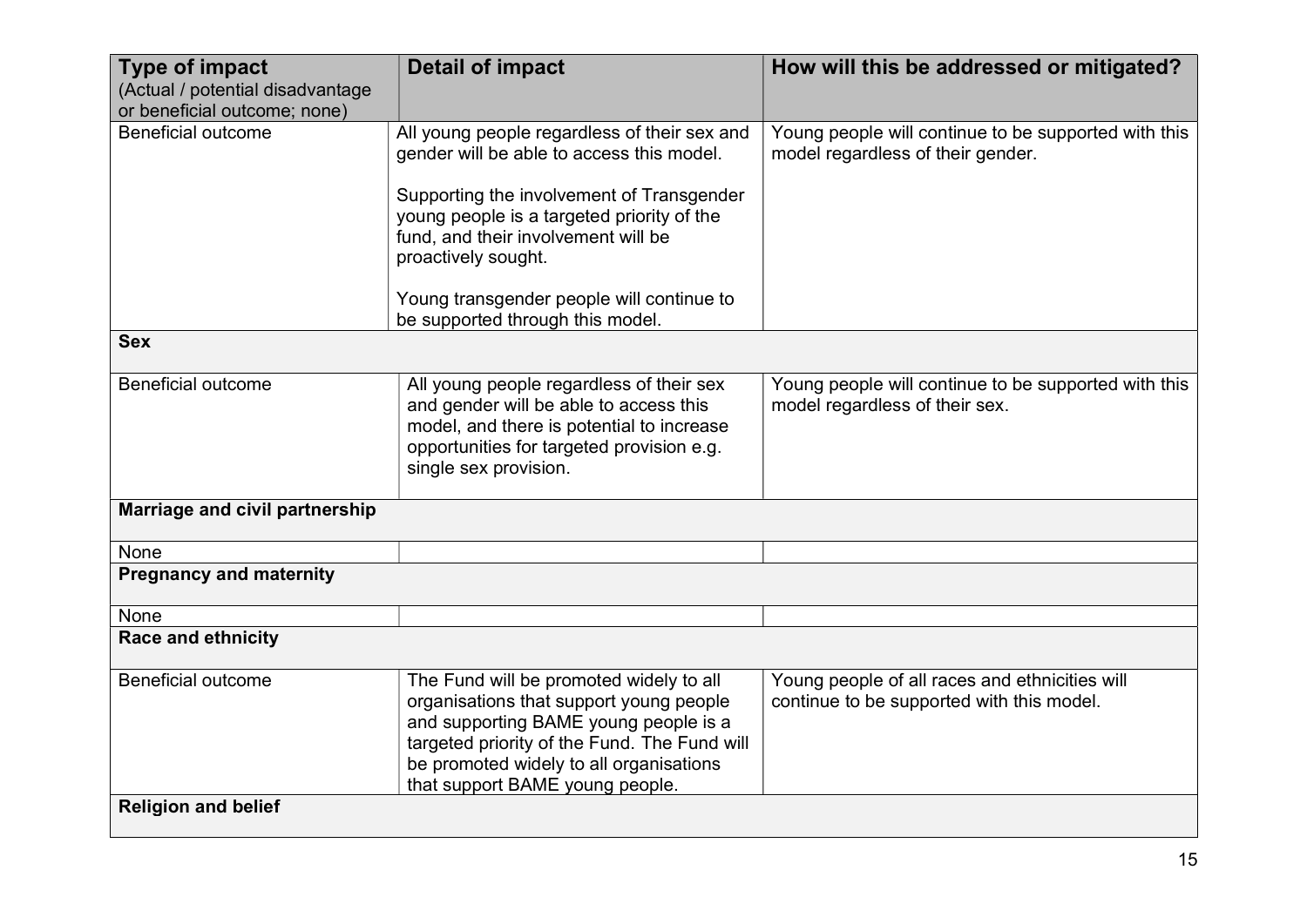| <b>Type of impact</b><br>(Actual / potential disadvantage<br>or beneficial outcome; none) | <b>Detail of impact</b>                                                                                                                                                                                                                                         | How will this be addressed or mitigated?                                                               |
|-------------------------------------------------------------------------------------------|-----------------------------------------------------------------------------------------------------------------------------------------------------------------------------------------------------------------------------------------------------------------|--------------------------------------------------------------------------------------------------------|
| None                                                                                      | The model will be inclusive of all religions<br>and beliefs, and will be promoted to all<br>young people regardless of religion/belief.                                                                                                                         | Young people of all religions and beliefs will<br>continue to be supported with this model.            |
| <b>Sexual orientation</b>                                                                 |                                                                                                                                                                                                                                                                 |                                                                                                        |
| <b>Beneficial outcome</b>                                                                 | Supporting the involvement of LGBTQ+<br>young people is a targeted priority of the<br>fund, and their involvement will be<br>proactively sought. The Fund will be<br>promoted widely to all organisations that<br>support LGBTQ+ young people.                  | Young people of all sexual orientations will continue<br>to be supported with this model.              |
| <b>Other potential impacts</b>                                                            |                                                                                                                                                                                                                                                                 |                                                                                                        |
| People vulnerable to socio-economic impacts                                               |                                                                                                                                                                                                                                                                 |                                                                                                        |
| <b>Beneficial outcome</b>                                                                 | There will be increased support for young<br>people vulnerable to socio-economic<br>impacts will continue to benefit from this<br>model.                                                                                                                        | Young people vulnerable to socio-economic<br>impacts will continue to be supported with this<br>model. |
| <b>Businesses</b>                                                                         |                                                                                                                                                                                                                                                                 |                                                                                                        |
| <b>Beneficial outcome</b>                                                                 | The proposal will support small grassroots<br>organisations, and support NCC's social<br>value commitment to support local<br>businesses, employment and skills. It will<br>also be an opportunity to build on the local<br>knowledge and trust of communities. |                                                                                                        |
| Geography                                                                                 |                                                                                                                                                                                                                                                                 |                                                                                                        |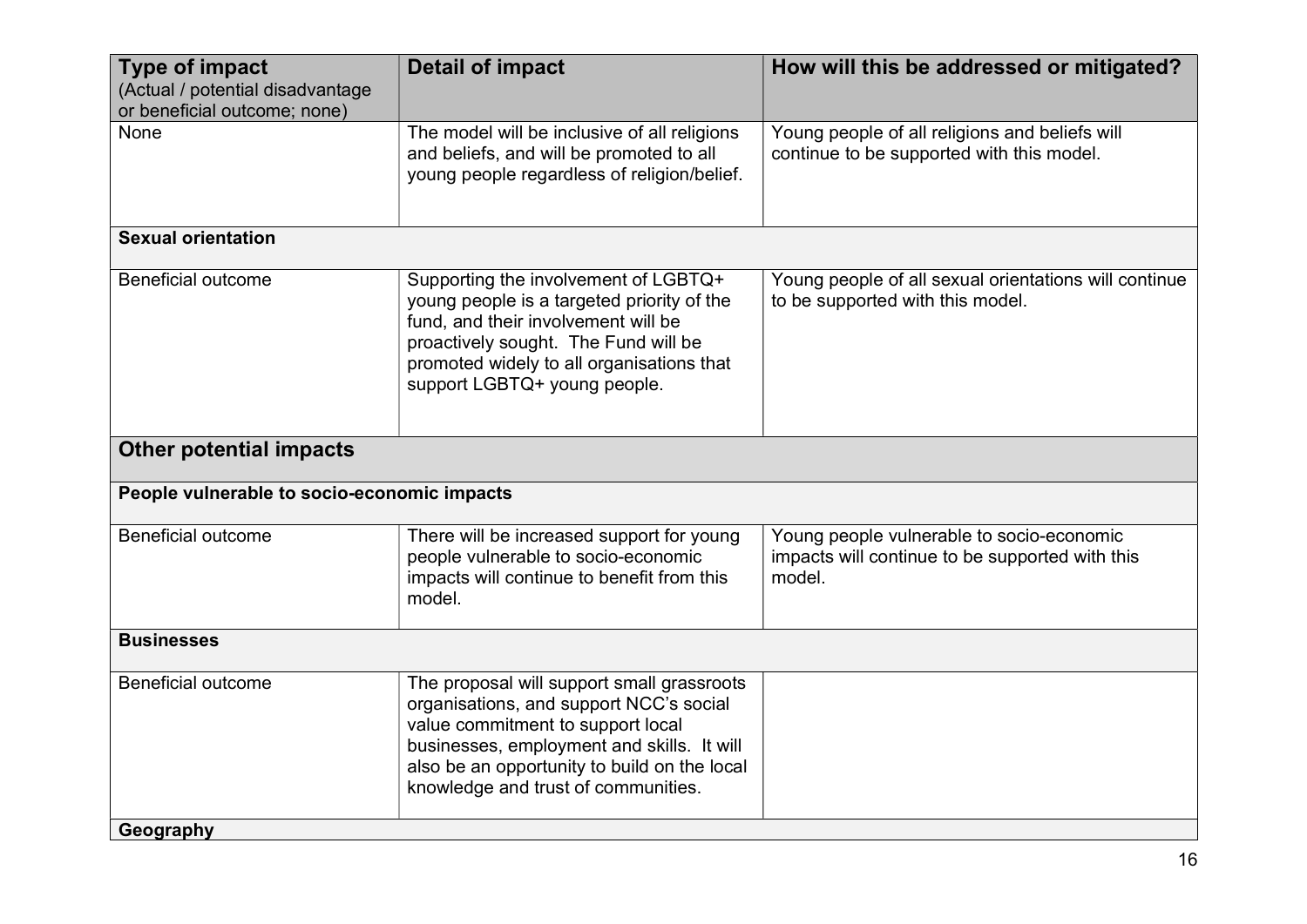| <b>Type of impact</b><br>(Actual / potential disadvantage<br>or beneficial outcome; none) | <b>Detail of impact</b>                                                                                                                                                                                                                                                                                                                                                                                                                                                                                                                                                                                                                                                                                                                                                         | How will this be addressed or mitigated?                                                                                                                                                                                   |
|-------------------------------------------------------------------------------------------|---------------------------------------------------------------------------------------------------------------------------------------------------------------------------------------------------------------------------------------------------------------------------------------------------------------------------------------------------------------------------------------------------------------------------------------------------------------------------------------------------------------------------------------------------------------------------------------------------------------------------------------------------------------------------------------------------------------------------------------------------------------------------------|----------------------------------------------------------------------------------------------------------------------------------------------------------------------------------------------------------------------------|
|                                                                                           |                                                                                                                                                                                                                                                                                                                                                                                                                                                                                                                                                                                                                                                                                                                                                                                 |                                                                                                                                                                                                                            |
| None                                                                                      | The current provision is delivered across 3<br>locality areas and the proposed model will<br>be delivered across 4 localities aligned to<br>the Children & Families Newcastle model.<br>This will enable the opportunity to establish<br>good referral pathways to early help and<br>funded youth opportunities and more<br>young people and families will be engaged<br>with early help provision.<br>This will create capacity to deliver services<br>in areas of the city where there is little or<br>no youth provision, will also provide the<br>opportunity to enhance the offer where<br>there is the need to deliver more.<br>The allocation of the funding will be<br>equitably distributed across all 4 localities.<br>Interventions will be tailored to the locality | More tailored responses will be provided to meet<br>the needs of the diverse areas of the city.                                                                                                                            |
|                                                                                           | areas and their diverse needs.                                                                                                                                                                                                                                                                                                                                                                                                                                                                                                                                                                                                                                                                                                                                                  |                                                                                                                                                                                                                            |
| <b>Community cohesion</b>                                                                 |                                                                                                                                                                                                                                                                                                                                                                                                                                                                                                                                                                                                                                                                                                                                                                                 |                                                                                                                                                                                                                            |
| <b>Beneficial outcome</b>                                                                 | The Fund will ensure the involvement of<br>young people in designing, shaping and<br>creating projects. It will support<br>organisations to build on local knowledge<br>and existing trusted relationships in<br>communities (e.g. families, children, young<br>people), providing positive activities for                                                                                                                                                                                                                                                                                                                                                                                                                                                                      | We will continue to work with partners and<br>stakeholders to encourage building on aspirations<br>within the Social Value commitment to promote a<br>community focus with organisations who deliver the<br>interventions. |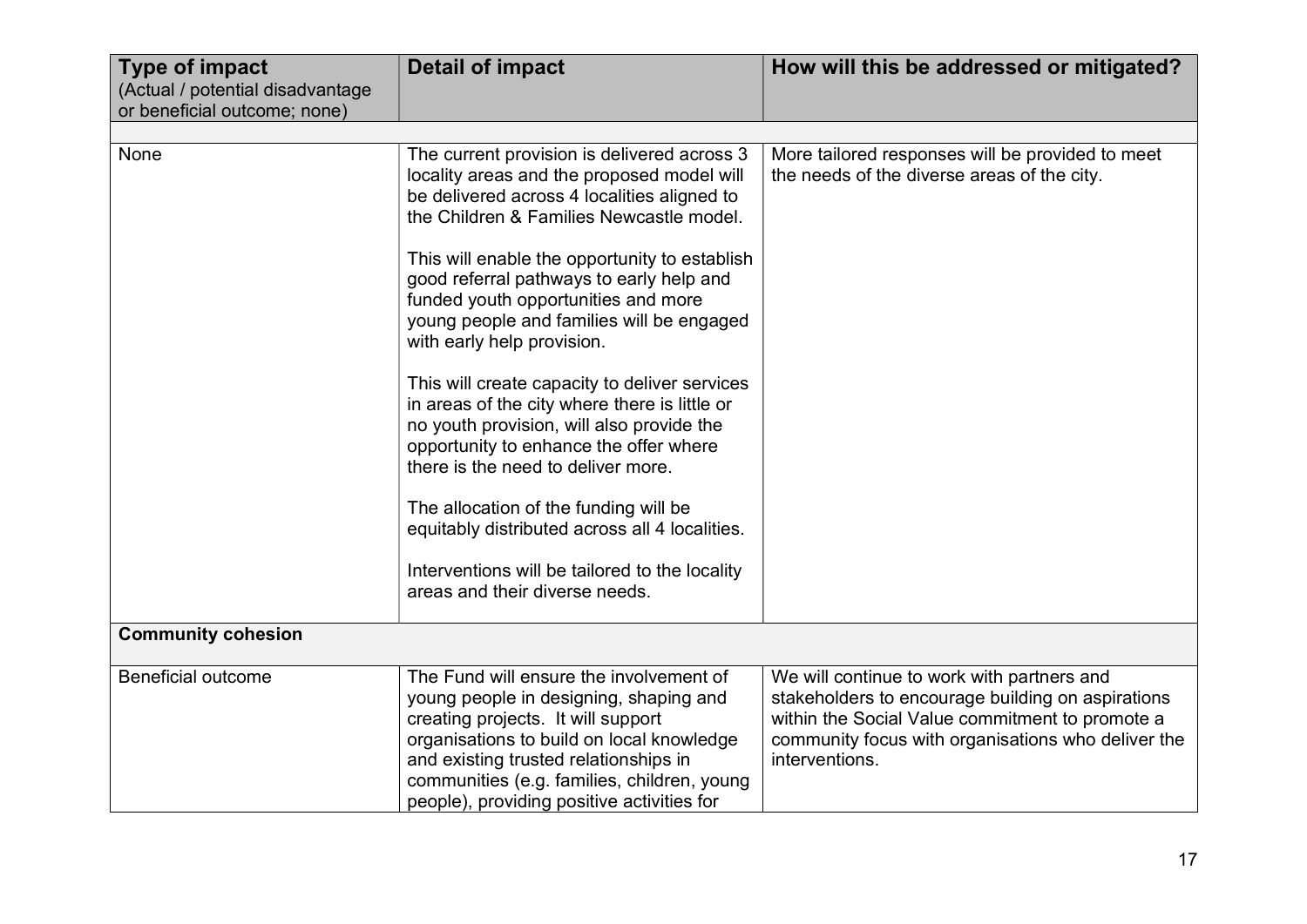| <b>Type of impact</b><br>(Actual / potential disadvantage<br>or beneficial outcome; none) | <b>Detail of impact</b>                                                                                                                                                                                                                                                                                                 | How will this be addressed or mitigated?                                                                                                                                                                                                                                                                                                                          |  |
|-------------------------------------------------------------------------------------------|-------------------------------------------------------------------------------------------------------------------------------------------------------------------------------------------------------------------------------------------------------------------------------------------------------------------------|-------------------------------------------------------------------------------------------------------------------------------------------------------------------------------------------------------------------------------------------------------------------------------------------------------------------------------------------------------------------|--|
|                                                                                           | young people including social action and<br>volunteering for community benefit.                                                                                                                                                                                                                                         |                                                                                                                                                                                                                                                                                                                                                                   |  |
|                                                                                           | This model will involve holding annual<br>celebration events in the 4 localities led by<br>young people, so that their achievements<br>can be showcased within their community.<br>This will support community cohesion and<br>raise the profile of positive perceptions of<br>young people.                            |                                                                                                                                                                                                                                                                                                                                                                   |  |
| <b>Community safety</b>                                                                   |                                                                                                                                                                                                                                                                                                                         |                                                                                                                                                                                                                                                                                                                                                                   |  |
| <b>Beneficial outcome</b>                                                                 | The increased engagement of young<br>people could potentially reduce youth anti-<br>social behaviour and other risk taking<br>behaviours resulting in a positive impact in<br>local communities. The model will also<br>promote greater ownership by young<br>people of activities, spaces and services in<br>the city. | We will continue to work alongside Safe Newcastle<br>to contribute to a safe Newcastle by supporting<br>young people around issues such as crime, alcohol,<br>drugs, anti-social behaviour and their impact. By<br>working together, we will develop effective,<br>sustainable solutions to local concerns, improve<br>confidence and build stronger communities. |  |
| <b>Public Health</b>                                                                      |                                                                                                                                                                                                                                                                                                                         |                                                                                                                                                                                                                                                                                                                                                                   |  |
| <b>Beneficial outcome</b>                                                                 | This model will positively impact the health<br>and wellbeing of young people in<br>Newcastle by direct youth intervention or<br>signposting to specialist and targeted<br>support services.                                                                                                                            |                                                                                                                                                                                                                                                                                                                                                                   |  |
| <b>Climate</b>                                                                            |                                                                                                                                                                                                                                                                                                                         |                                                                                                                                                                                                                                                                                                                                                                   |  |